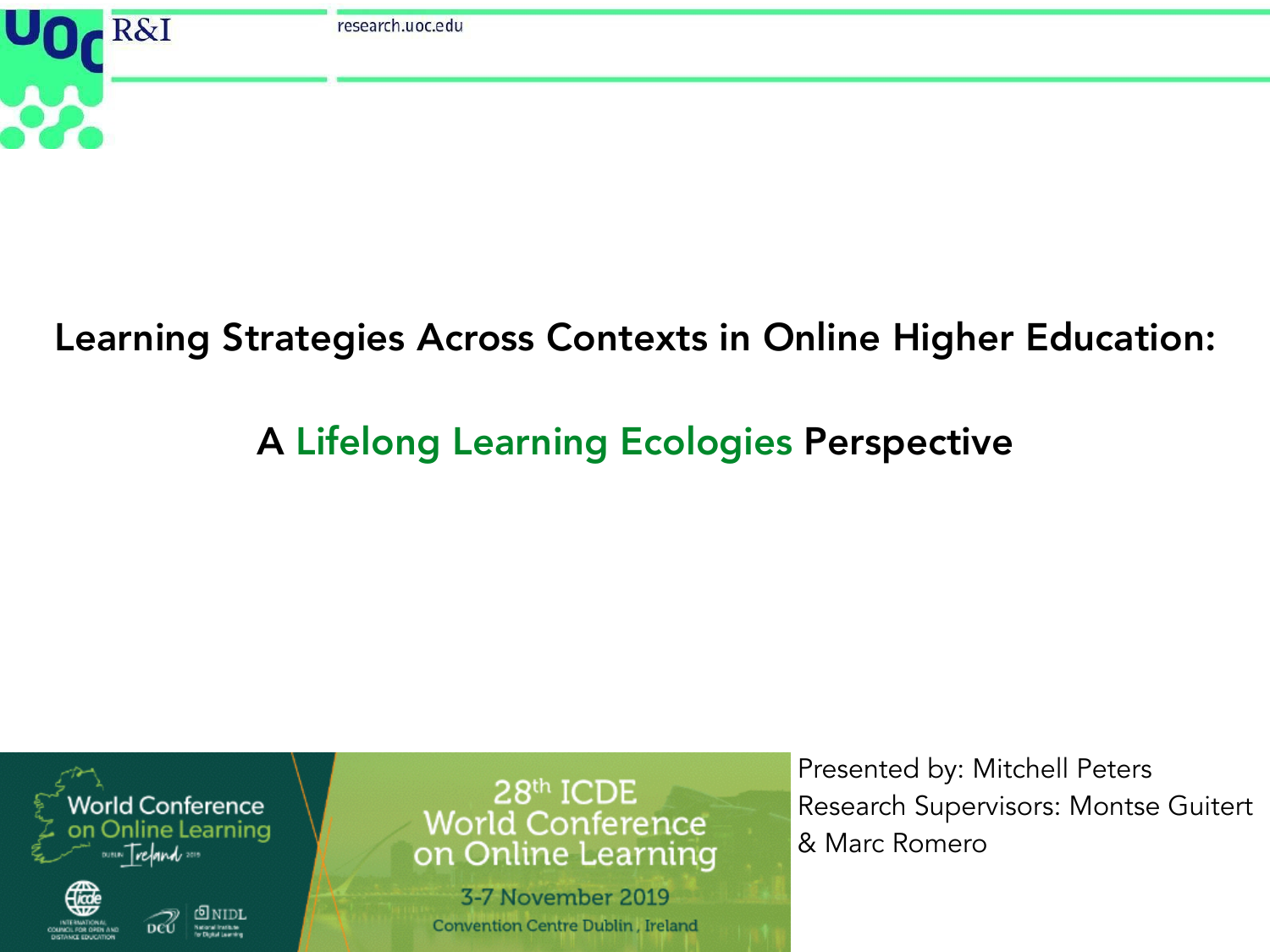

Experiences of Learning

in Online HE

Experiences of Learning in the Wider World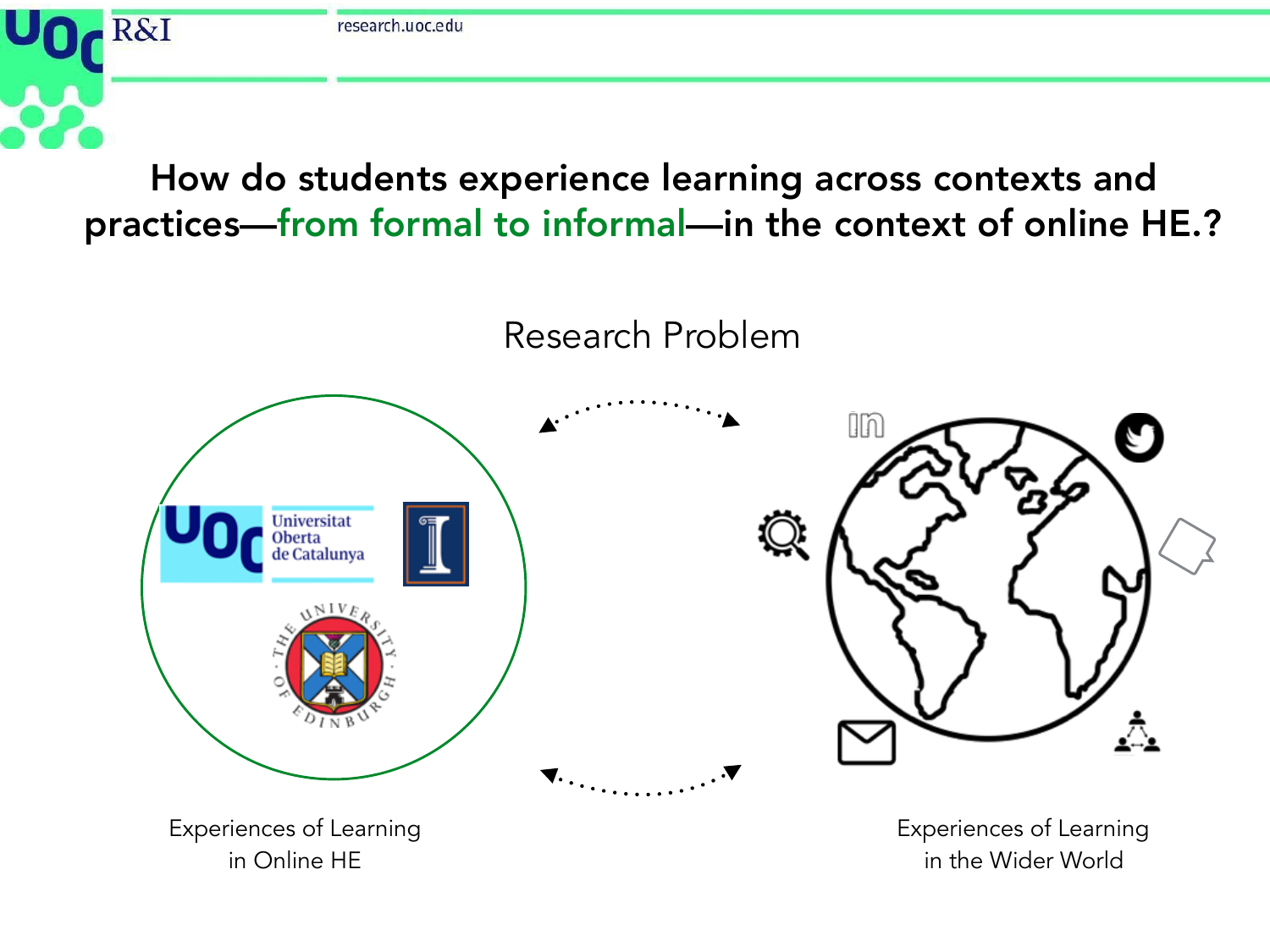research.uoc.edu

**R&I** 

### Lifelong Learning Ecologies Analytical Framework

"The "Learning Ecologies for Lifelong Learning" construct emerges as a means to provide an integrated conceptualization of learning as a complex phenomenon bridging formal, non-formal and informal learning experiences. This construct provides a framework to understand how individuals select, experience, navigate and participate in learning experiences that span multiple contexts" (Sangra et al., 2019)

Sangrá, A., Raffaghelli, J. E., & Guitert-Catasús, M. (2019). Learning ecologies through a lens: Ontological, methodological and applicative issues. A systematic review of the literature. British Journal of Educational Technology.

Peters, M., & Romero, M. (2019). Lifelong learning ecologies in online higher education: Students' engagement in the continuum between formal and informal learning. British Journal of Educational Technology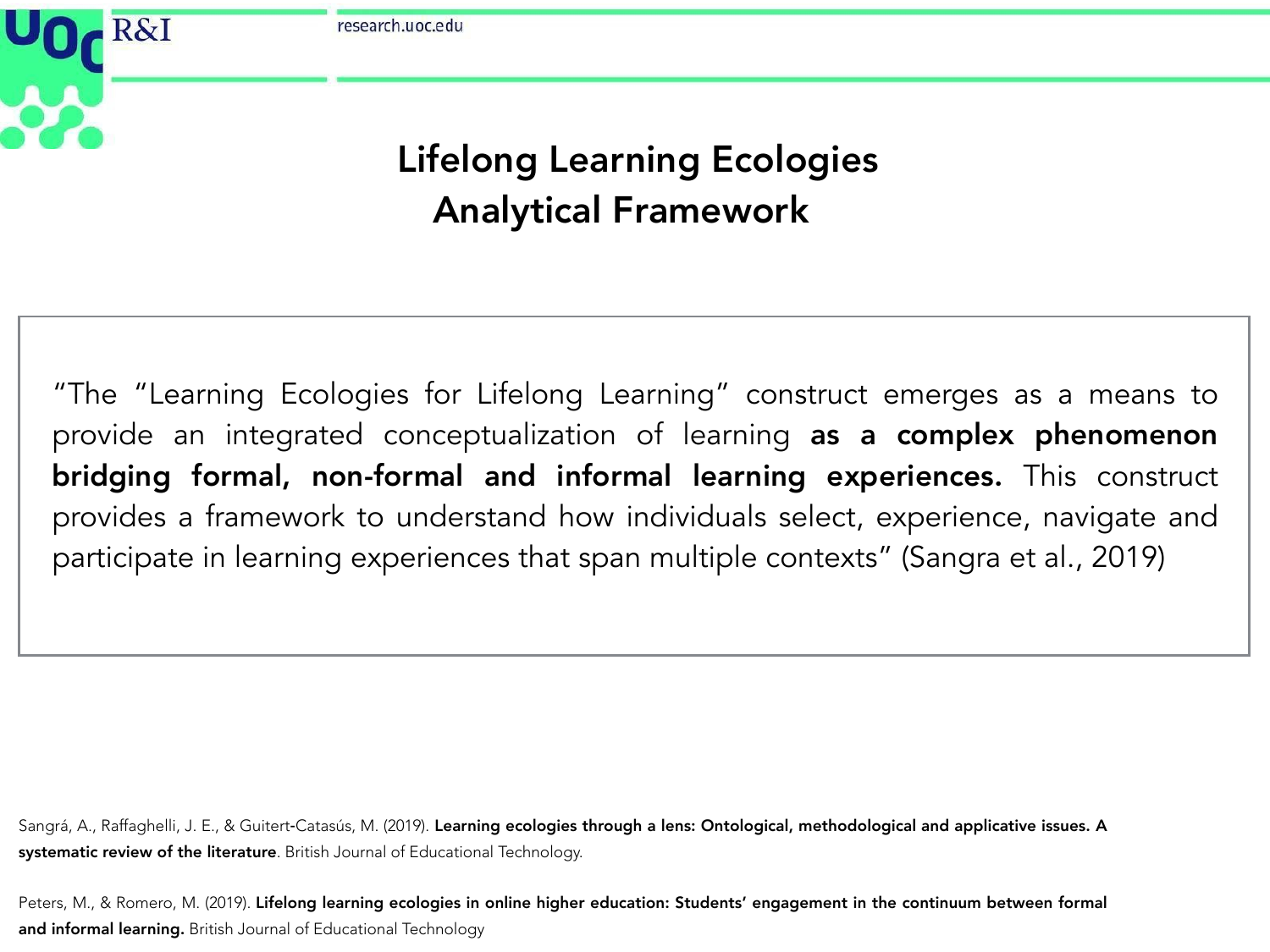## Lifelong Learning Ecologies Analytical Framework



The study uses Barron's (2006 p.195) ontological definition of a learning ecology "as the set of contexts found in physical or virtual spaces that provide opportunities for learning. Each context is comprised of a unique configuration of activities, material resources, relationships, and the interactions that emerge from them"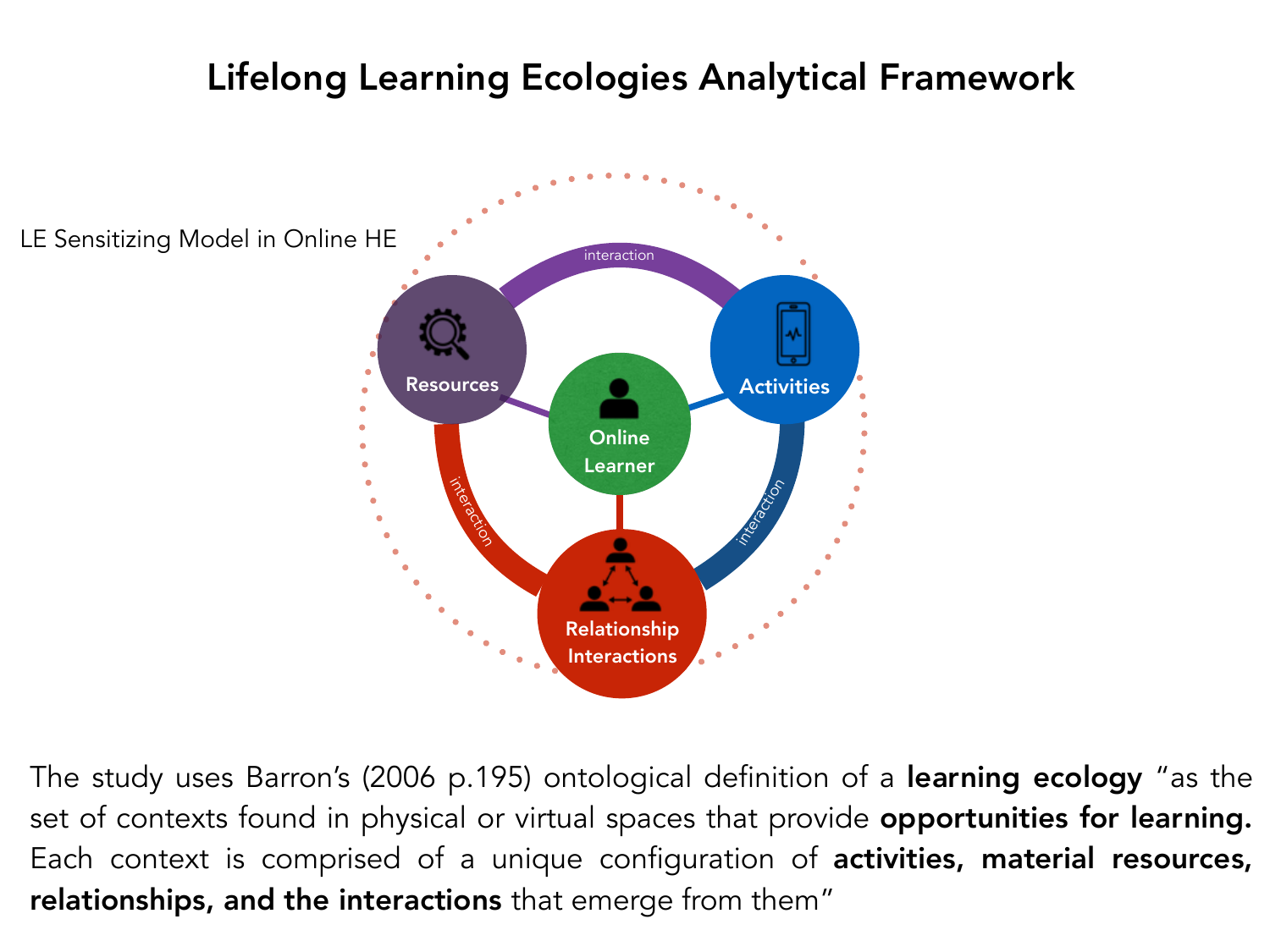### Learning Ecologies across a Continuum of Formality

*"It is more accurate and sensible to conceive 'formality' and 'informality' as attributes present in all circumstances of learning" (Colley et al. 2003 p.1)*



Formal Learning and the settlement of the settlement of the settlement of the settlement of the settlement of the settlement of the settlement of the settlement of the settlement of the settlement of the settlement of the

Colley et al. (2003); Van Noy et al. (2016) Greenhow & Lewin (2016)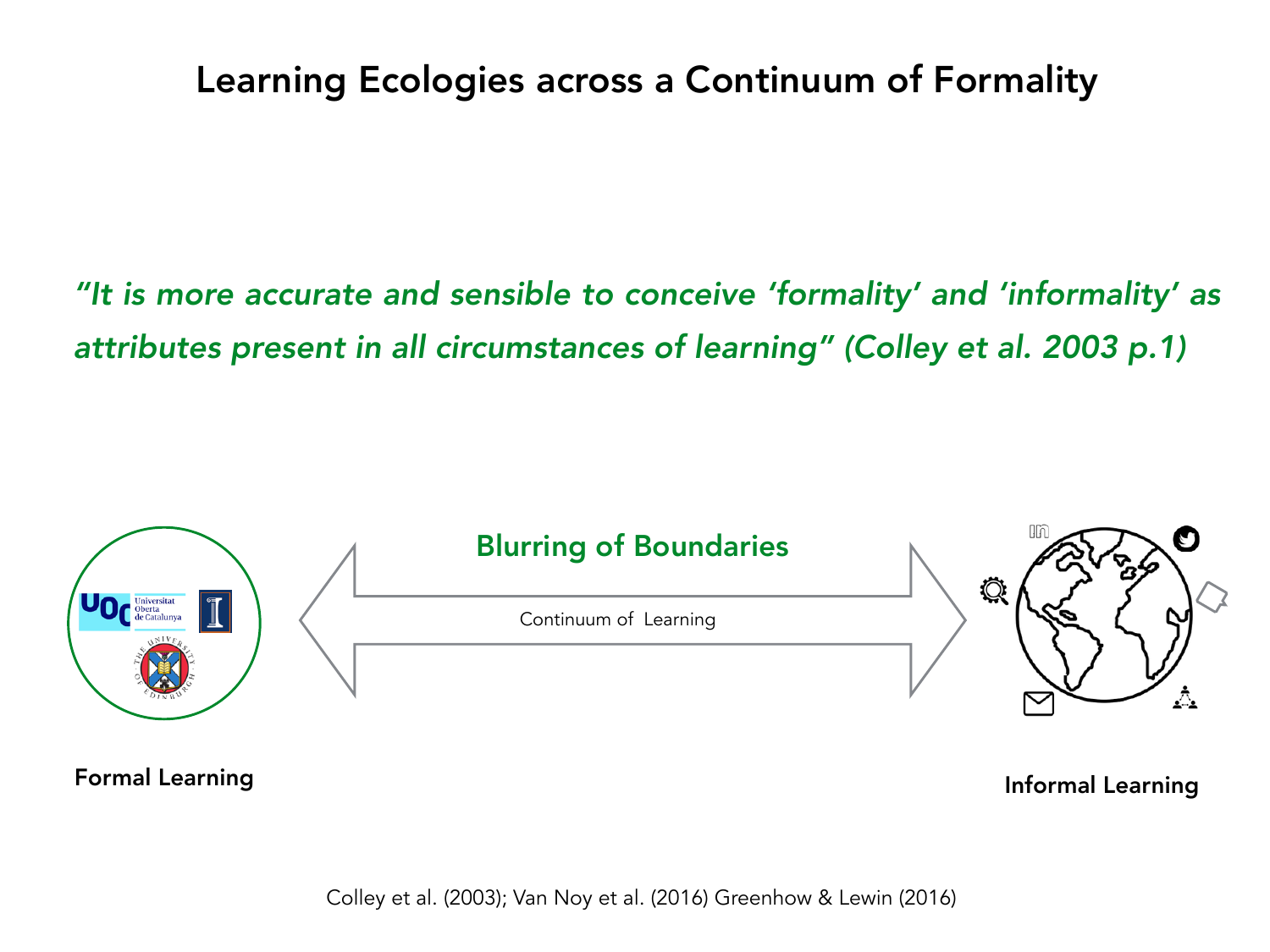### Methods & Research Design

Predominantly Qualitative Mixed Methods Interpretive Multiple Case-study Exploratory Sequential Design

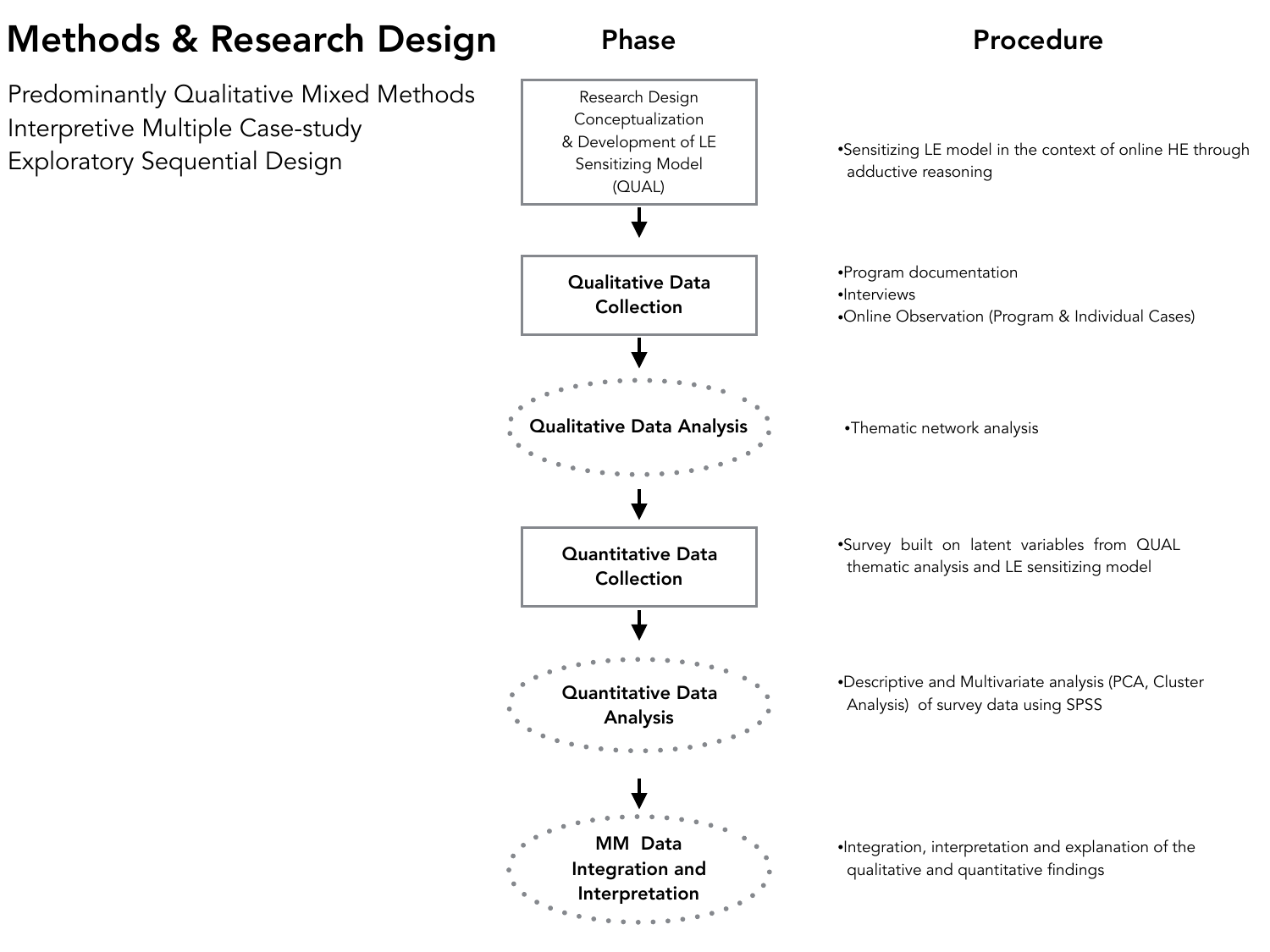Mixed Methods Results



Formal Learning **Informal Learning**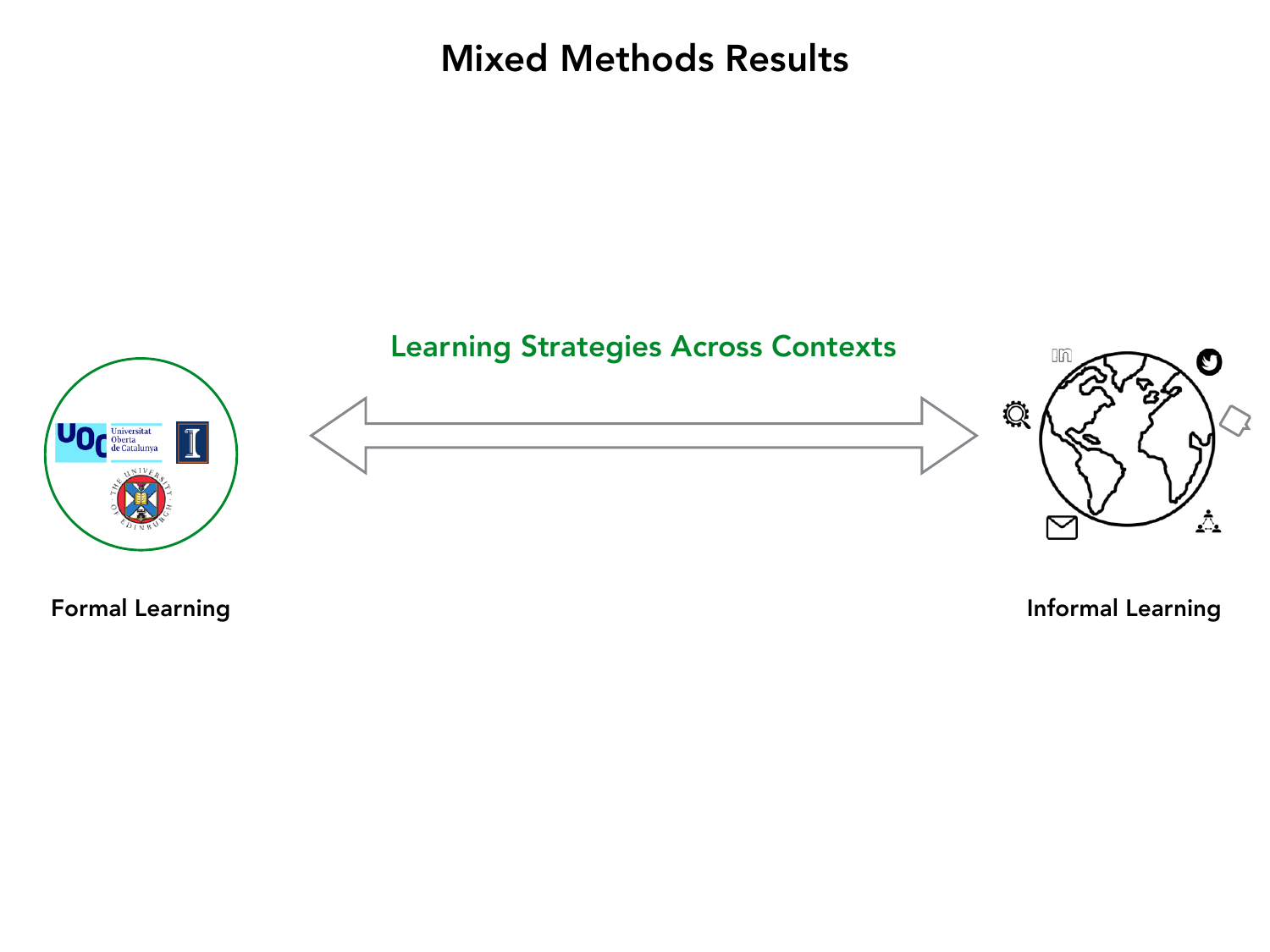### Sample and Population



Universitat Oberta

de Catalunya

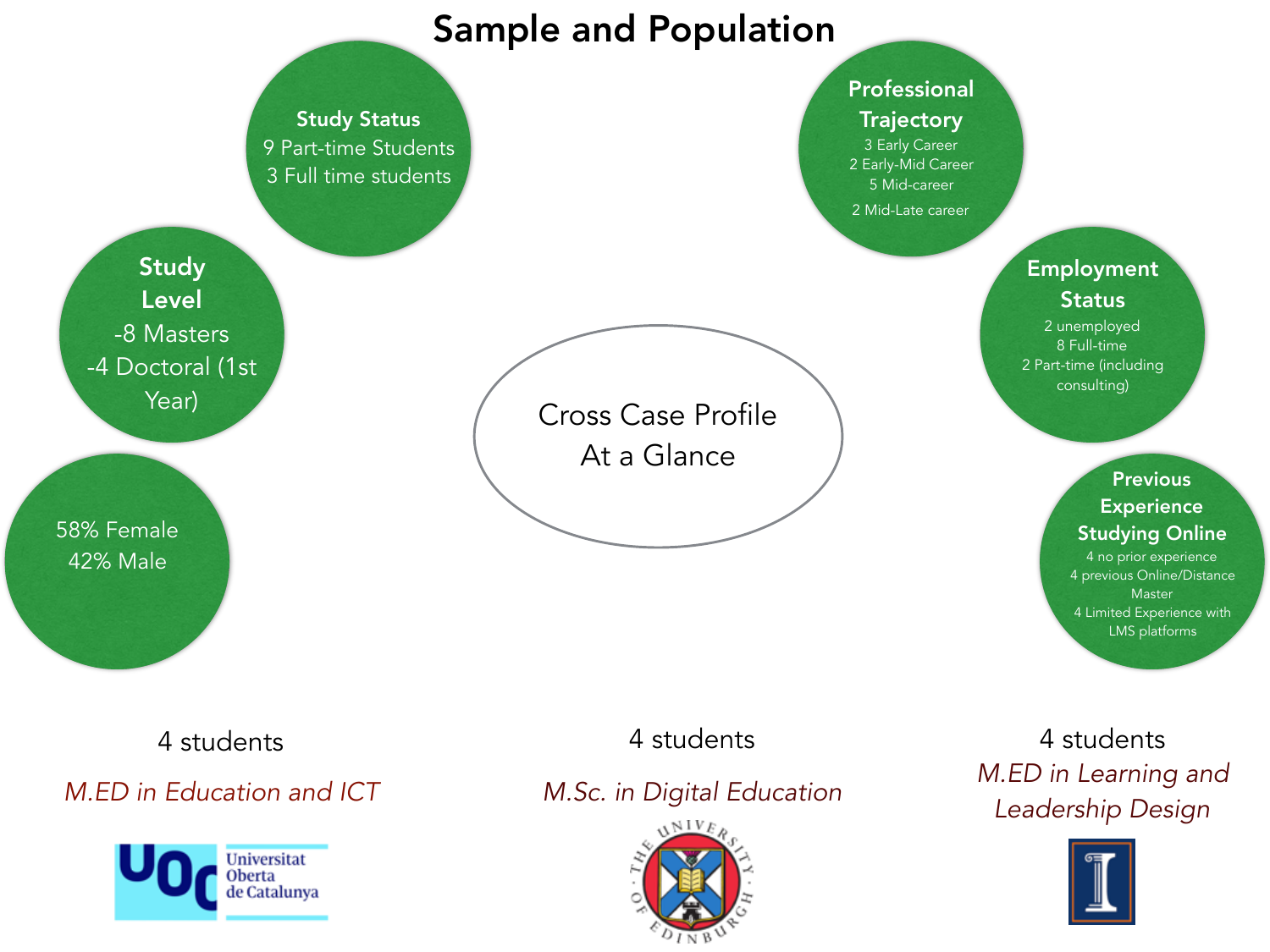# Socio Demographic Profile & Professional/Academic Traje

| ectories<br>Age                                             | min<br>24                                                        | mean<br>37                                                                |                                                | max<br>63                                                                 |  |
|-------------------------------------------------------------|------------------------------------------------------------------|---------------------------------------------------------------------------|------------------------------------------------|---------------------------------------------------------------------------|--|
|                                                             | min<br>26                                                        | mean<br>39.8                                                              |                                                | max<br>55                                                                 |  |
| <b>Work</b><br>Experience<br>(years)                        | min<br>$\overline{O}$<br>min<br>1                                | mean<br>14.1<br>mean<br>n/a                                               |                                                | max<br>40<br>max<br>26                                                    |  |
| Previous<br>Experience<br><b>Studying Online</b><br>(years) | min<br>$\bigcirc$<br><b>4 Cases</b><br>no previous<br>experience | mean<br>2.6<br><b>4 Cases</b><br>limited experience<br>with LMS platforms |                                                | max<br>15<br><b>4 Cases</b><br>previous Online/<br><b>Distance Master</b> |  |
| <b>Study Status and</b><br><b>Study Level</b>               | <b>Full-time</b><br>21%<br><b>Full-time</b><br>33%               | <b>Part-Time</b><br>79%<br><b>Part-Time</b><br>66%                        | <b>Masters</b><br>85%<br><b>Masters</b><br>66% | <b>1st Year Phd</b><br>15%<br><b>1st Year Phd</b><br>33%                  |  |
| Employment<br><b>Status</b>                                 | <b>Full-time</b><br>78%                                          | <b>Part-Time</b><br>17%                                                   |                                                | Unemployed<br>5%                                                          |  |
|                                                             | <b>Full-time</b><br>66%                                          |                                                                           | <b>Part-Time</b><br>16.5%                      | <b>Unemployed</b><br>16.5%                                                |  |

Case-Study Data n=12 Survey Data n=178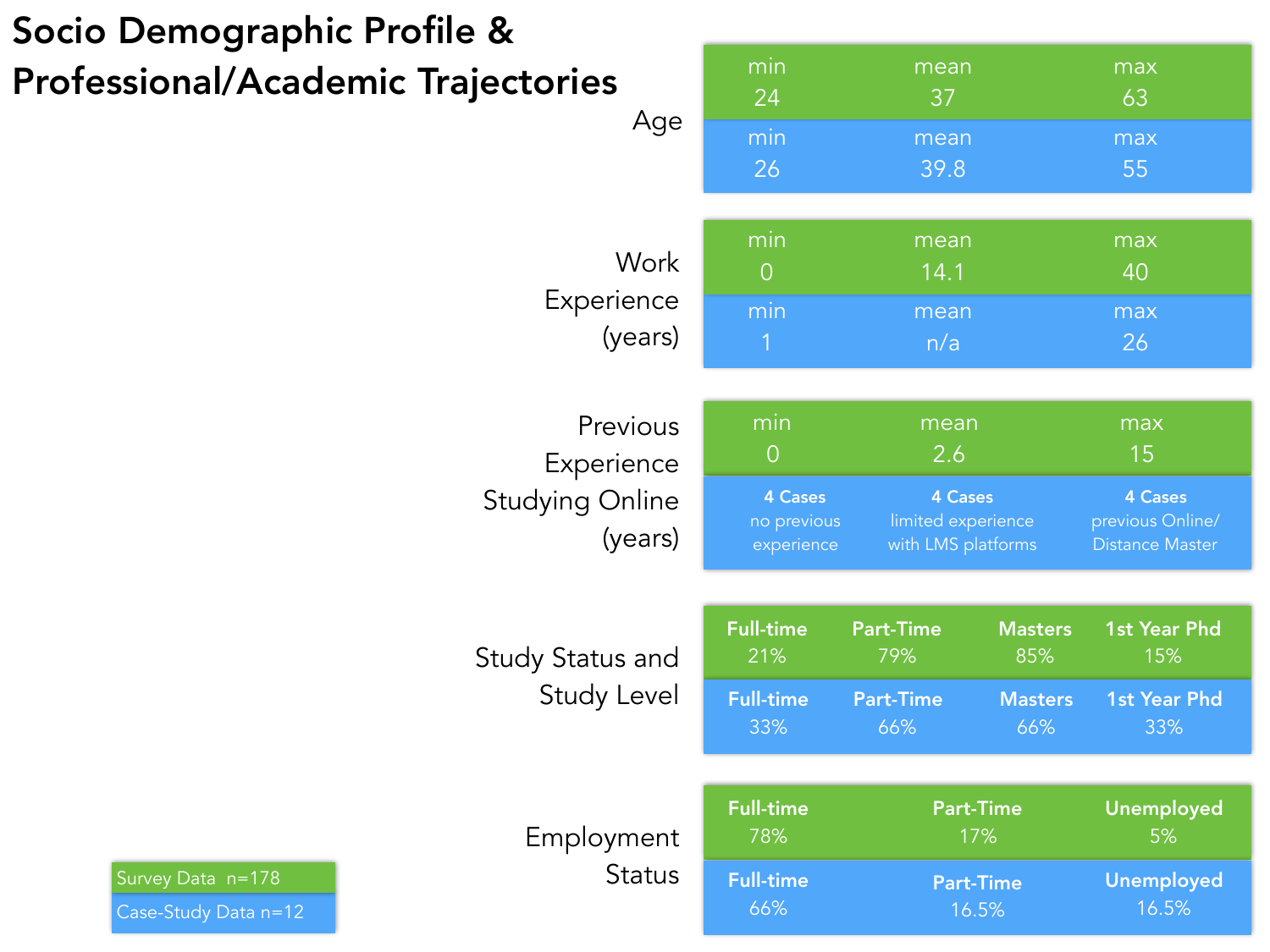### Traits of the Academic Curriculum influencing Student Experiences of Learning

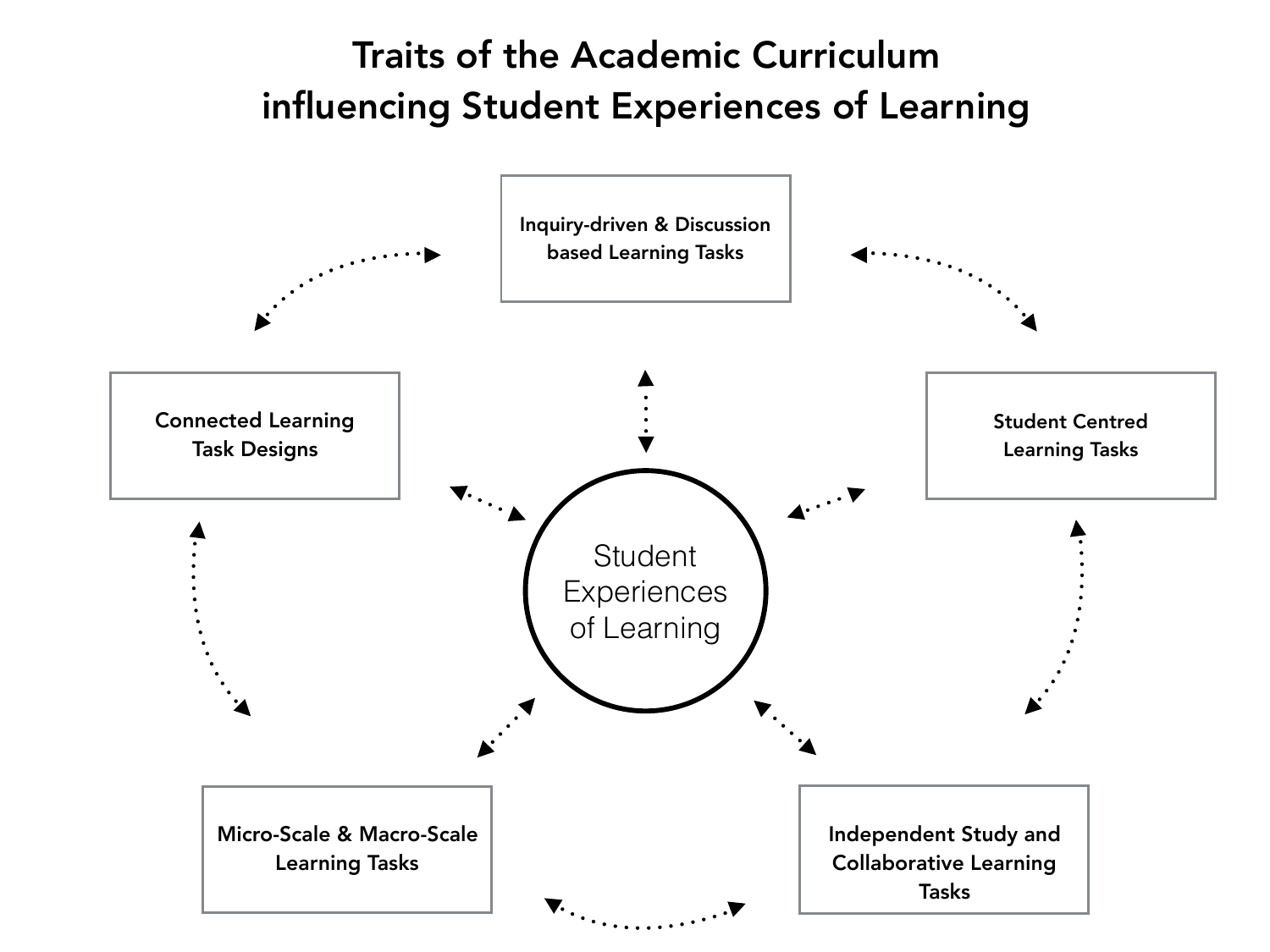#### LE Matrix in Online HE: Identified Learning Strategies and Practices Across Contexts

#### Formal Focus

| •Metacognitive and self-regulation<br>skills                                                                               | • Active study engagement by<br>staying up-to-date                       | • Peer-collaboration and peer-feedback activities                                       |                     |  |
|----------------------------------------------------------------------------------------------------------------------------|--------------------------------------------------------------------------|-----------------------------------------------------------------------------------------|---------------------|--|
| •Building Information                                                                                                      | •Time management                                                         | •Course community building & help<br>seeking in course forums                           |                     |  |
| and data literacy skills                                                                                                   |                                                                          | • Finding accountability in program<br>peer group                                       |                     |  |
| •Note taking and organizing<br>course materials                                                                            | •Connecting micro-scale with<br>macro-scale course tasks                 | •Informal side-chats and study<br>groups                                                | • Peer mentoring    |  |
| •Self-directed inquiry<br>•Connecting themes from<br>related to course<br>previous courses to current course<br>activities |                                                                          | • Engagement with social networks to<br>support coursework                              |                     |  |
| Individual/                                                                                                                |                                                                          |                                                                                         | Collaborative/      |  |
| Autonomous                                                                                                                 |                                                                          |                                                                                         | <b>Social Focus</b> |  |
| <b>Focus</b>                                                                                                               |                                                                          |                                                                                         |                     |  |
|                                                                                                                            | •Connecting course assignments to<br>professional practice               | •Connecting with colleagues through common<br>research and personal interests           |                     |  |
| •Selecting courses based on<br>impact in professional practice                                                             |                                                                          | •Discussing academic topics with<br>colleagues in professional practice.                |                     |  |
| • Self directed Inquiry outside of                                                                                         | • Bringing academic knowledge/<br>experiences into professional practice |                                                                                         |                     |  |
| course requirements                                                                                                        | • New media production                                                   | • Using social networks to engage with course<br>themes once formal course has finished |                     |  |
| • Media viewing applied to<br>academic or professional practice                                                            |                                                                          | • Searching for training/employment<br>opportunities through online networks            |                     |  |
|                                                                                                                            |                                                                          | <b>Informal Focus</b>                                                                   |                     |  |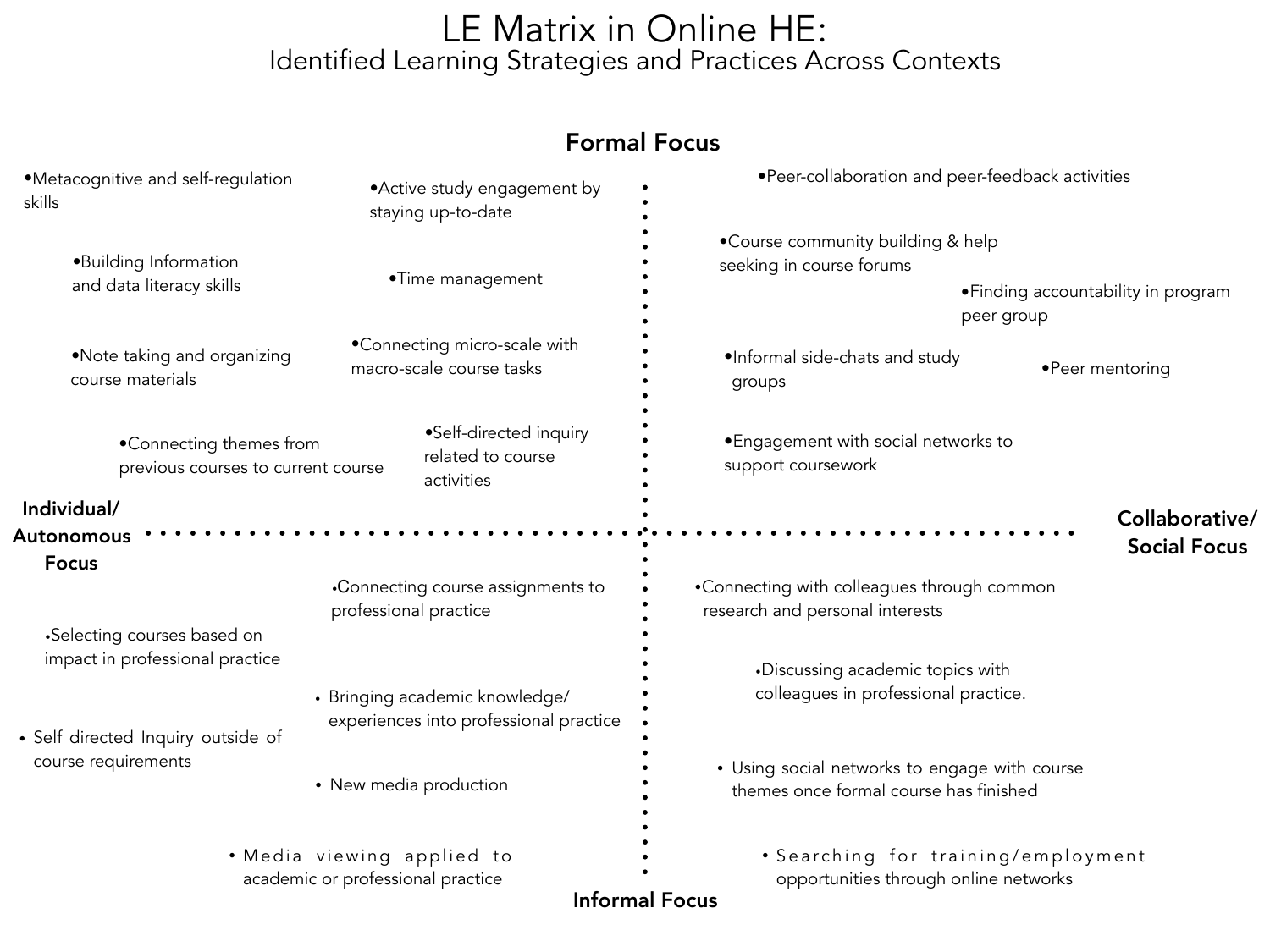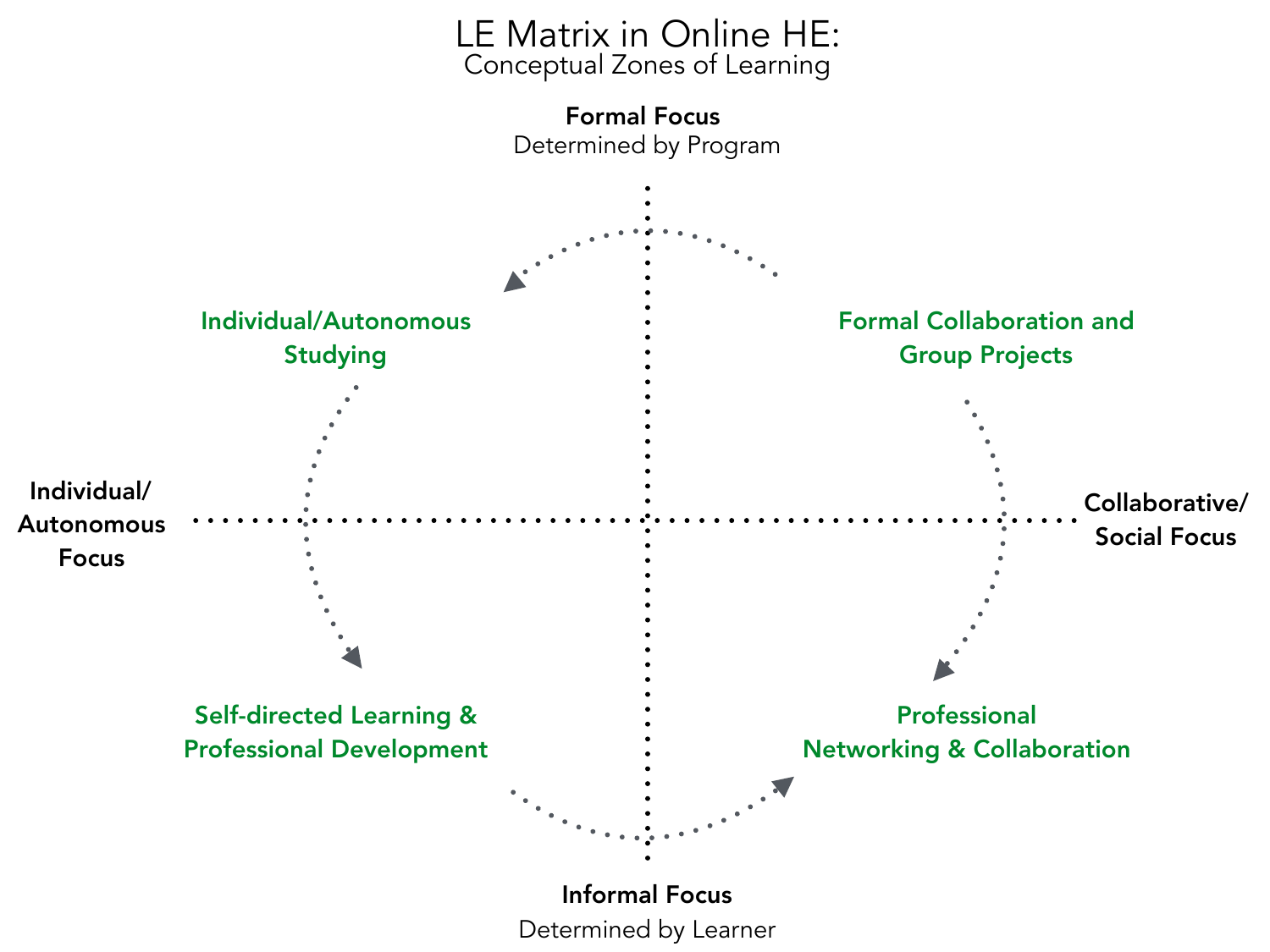### Quantitative Procedures

| <b>Block</b>                                                                                                             | <b>PCA Solution</b>                                                                           | <b>Variable Description</b>                                                                                                                                                                                                                                                                                                                                                                                     |
|--------------------------------------------------------------------------------------------------------------------------|-----------------------------------------------------------------------------------------------|-----------------------------------------------------------------------------------------------------------------------------------------------------------------------------------------------------------------------------------------------------------------------------------------------------------------------------------------------------------------------------------------------------------------|
| <b>Digital Activities</b><br>& Practices across<br><b>Creative &amp; Collaborative Activities</b><br>contexts<br>(57.7%) |                                                                                               | • Integrating and elaborating digital content that others have created. (0.827)<br>• Creating and Developing your own digital content. (0.812)<br>• Creatively using digital technologies by applying different tools and resources (0.796)<br>• Identifying technological needs and solving technical problems. (0.792)<br>• Collaborating in the co-creation of resources, information and knowledge. (0.708) |
|                                                                                                                          | <b>Intentionally Networking Activities</b><br>(47.67%)                                        | • Engaging in Mentoring and/or coaching (0.840)<br>• Interacting more formally across my Professional Development Networks. (0.832)<br>• Interacting with Online Interest Groups and Online Communities (0.798)<br>• Communicating with peers and peer groups (0.545)                                                                                                                                           |
| <b>Digital Learning</b><br><b>Resources</b>                                                                              | Digital Tools for Academic Production,<br><b>Communication, and Networking</b><br>$(57.96\%)$ | • Multimodal and Multimedia Editing and Sharing tools (0.801)<br>• Social Networking Systems (0.788)<br>• Communication tools (i.e. whatsapp, skype, google hangout etc.) (0.764)<br>• Data Gathering and Analysis tools (0.687)                                                                                                                                                                                |
|                                                                                                                          | <b>Networked and Openly Sourced</b><br><b>Content (37.12%)</b>                                | • Content accessed on Social Media<br>(.820)<br>• Personal websites, Personal Blogs, and Wikis (.776)<br>• Online Games & Virtual Worlds (.719)<br>• Mass Media (.677)<br>• Open Educational Resources (.600)                                                                                                                                                                                                   |
|                                                                                                                          | <b>Formal and Institutionally Sourced</b><br><b>Content (19%)</b>                             | • Content accessed in Scientific Knowledge Databases and Repositories (.832)<br>• Content facilitated by the academic program (.775)<br>• Content accessed on Institutional Websites (.566)                                                                                                                                                                                                                     |
| <b>Relationship</b><br><b>Interactions</b><br>Networked Relationships across<br>contexts (52.9%)                         |                                                                                               | • Personal Social Networks (friends, contacts, family) 0.866<br>• Peers outside of school and work 0.792<br>• Professional Social Networks (professional associations, contacts, acquaintances) 0.782<br>• Online Interest groups and communities of practice 0.688<br>• Work colleagues 0.553                                                                                                                  |
|                                                                                                                          | One-to-One and small group<br>relationships in formal contexts<br>$(13.8\%)$                  | • Interactions with Teacher(s) 0.779<br>• Small group interactions with university peers (i.e. study/research/class/project groups) 0.777<br>• One to one interactions with university peers. 0.737                                                                                                                                                                                                             |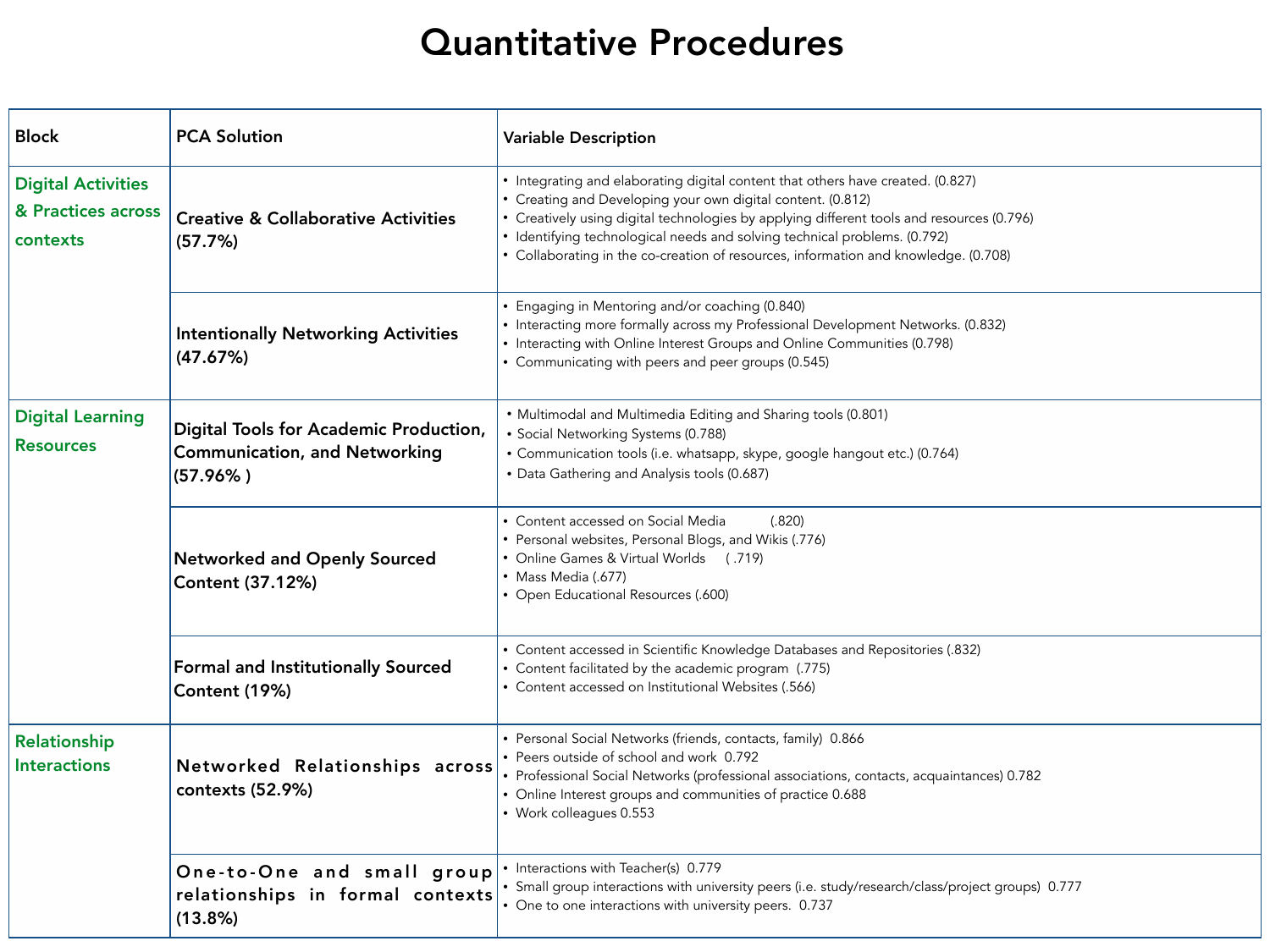## Joint Visual Display of LE Components within LE Matrix



Informal Focus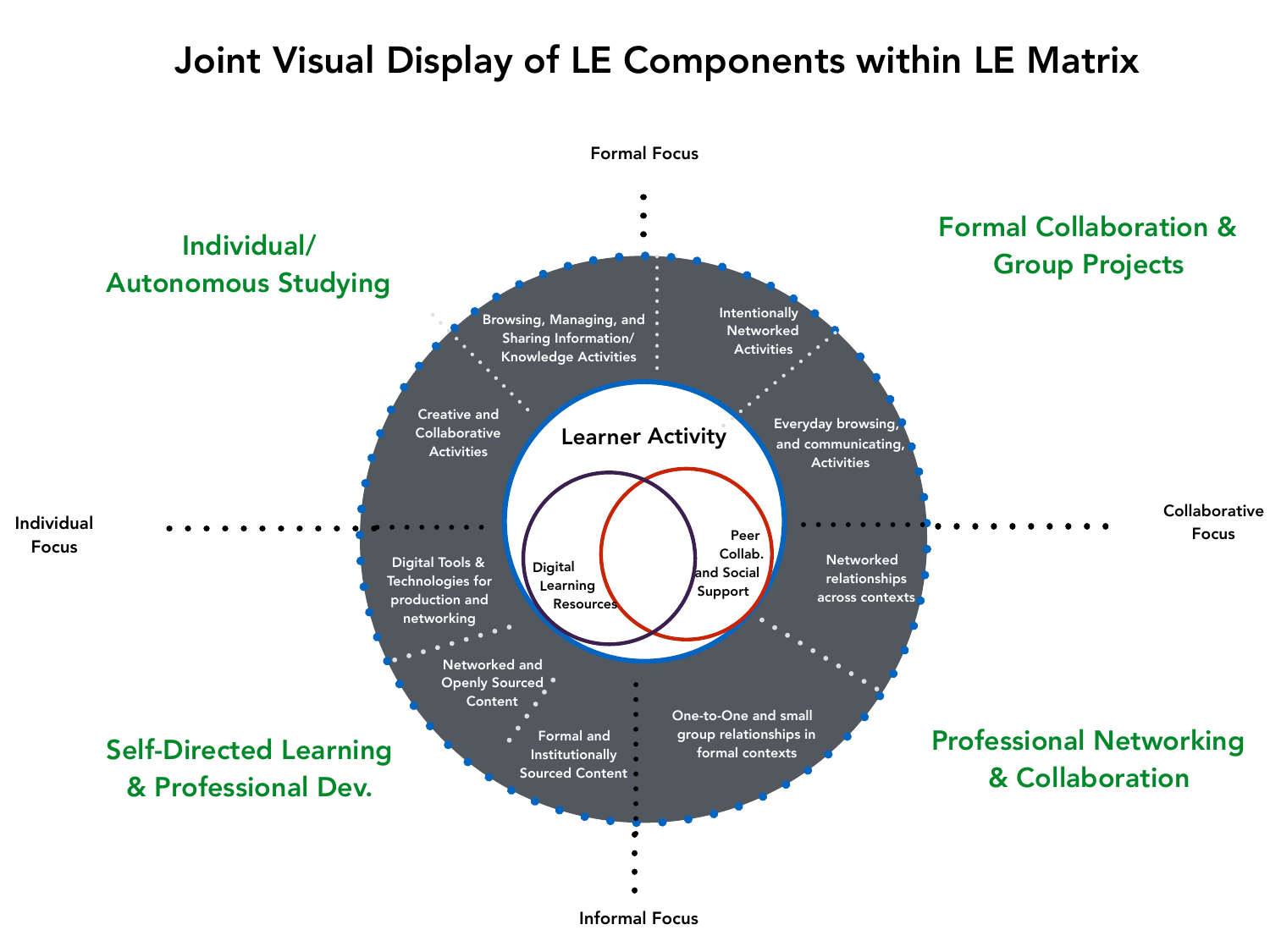# Feedback Loop of Engagement Patterns Between Academic & Professional Practice

### Academic Practice

#### Impacts Professional Practice When:

- •Selecting courses based on impact in professional practice
- •Grounding professional practice in academic research/concepts/perspectives
- •Intentionally connecting micro and macro course assignments (dissertation) with professional practice
- •Discussing academic topics with colleagues in professional practice.



# Professional Practice

#### Impacts Academic Practice when:

- •Past Professional Practice influences current academic practice
- •Professional practice & academic activity both involve online and remote collaborative and project based work
- •Professional practice requires/encourages professional updating in academic field
- •Professional context encouraged study in academic program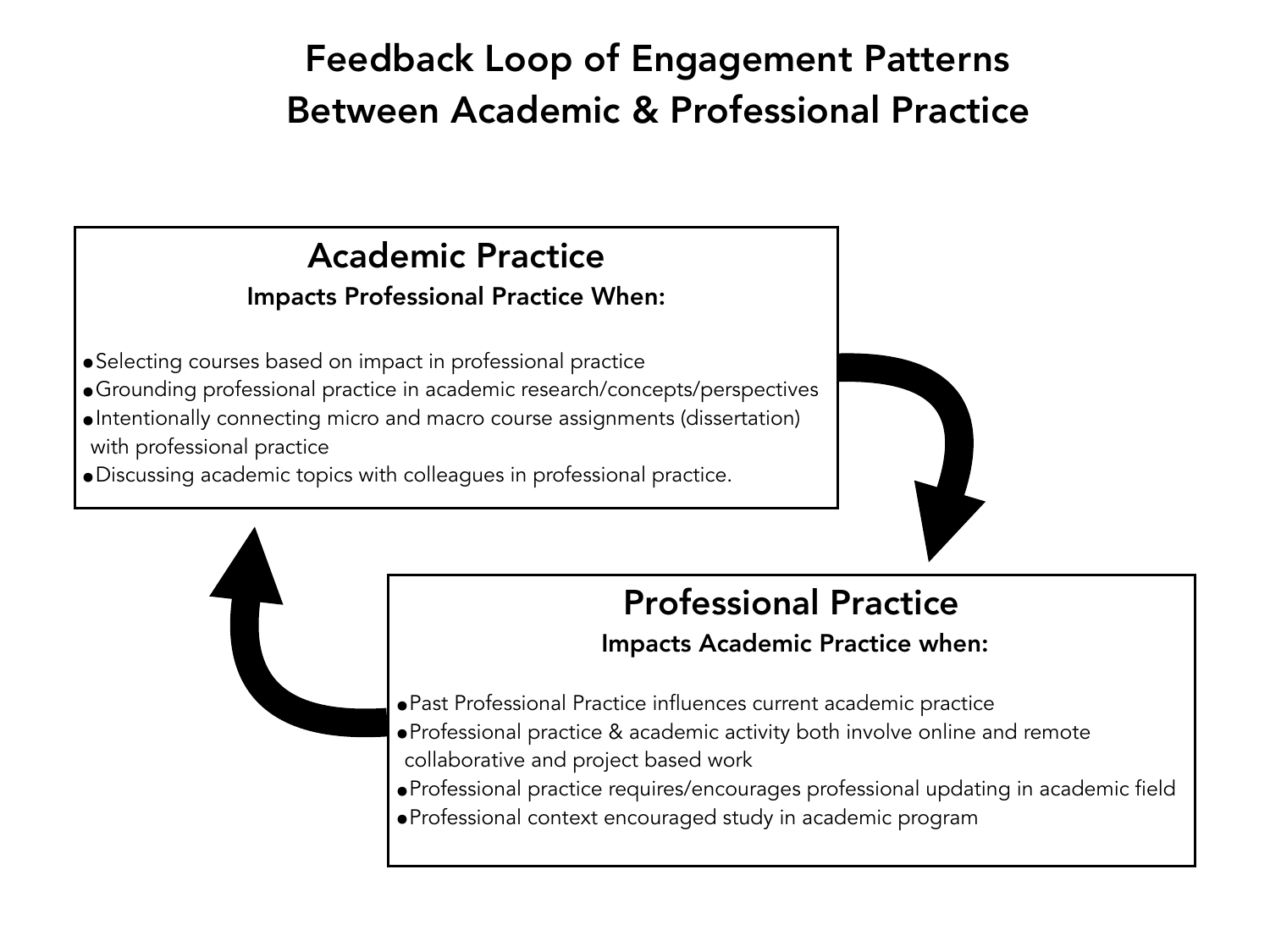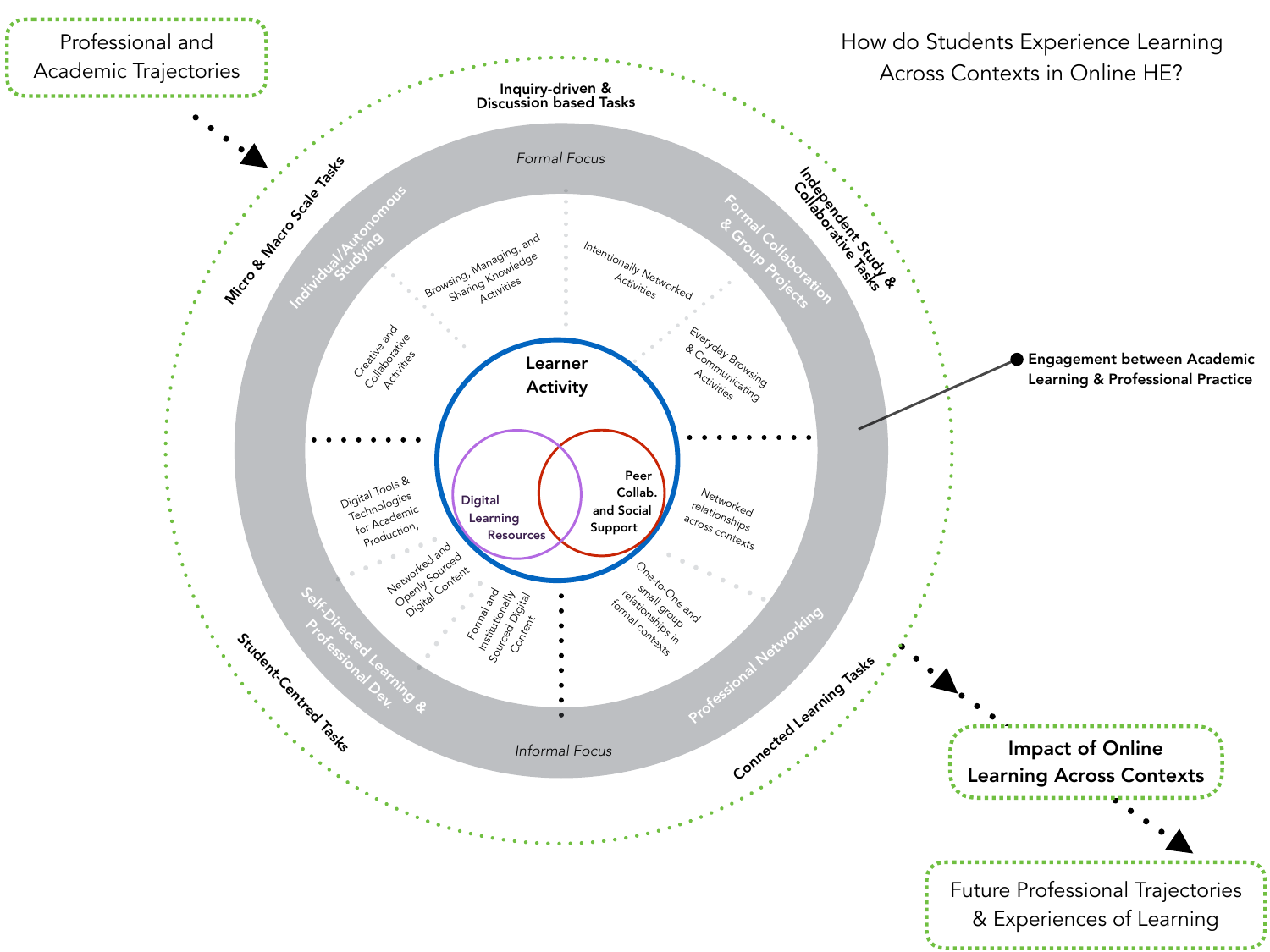

̣Understanding human learning across multiple contexts is a complex question. Using a LE analytical framework has demonstrated the effectiveness of this construct for analyzing learning across multiple contexts mediated by digital technology

\* Lifewide learning designs in online HE need to recognize that academic learning is taking place alongside a range of learning spaces and practices, including professional learning.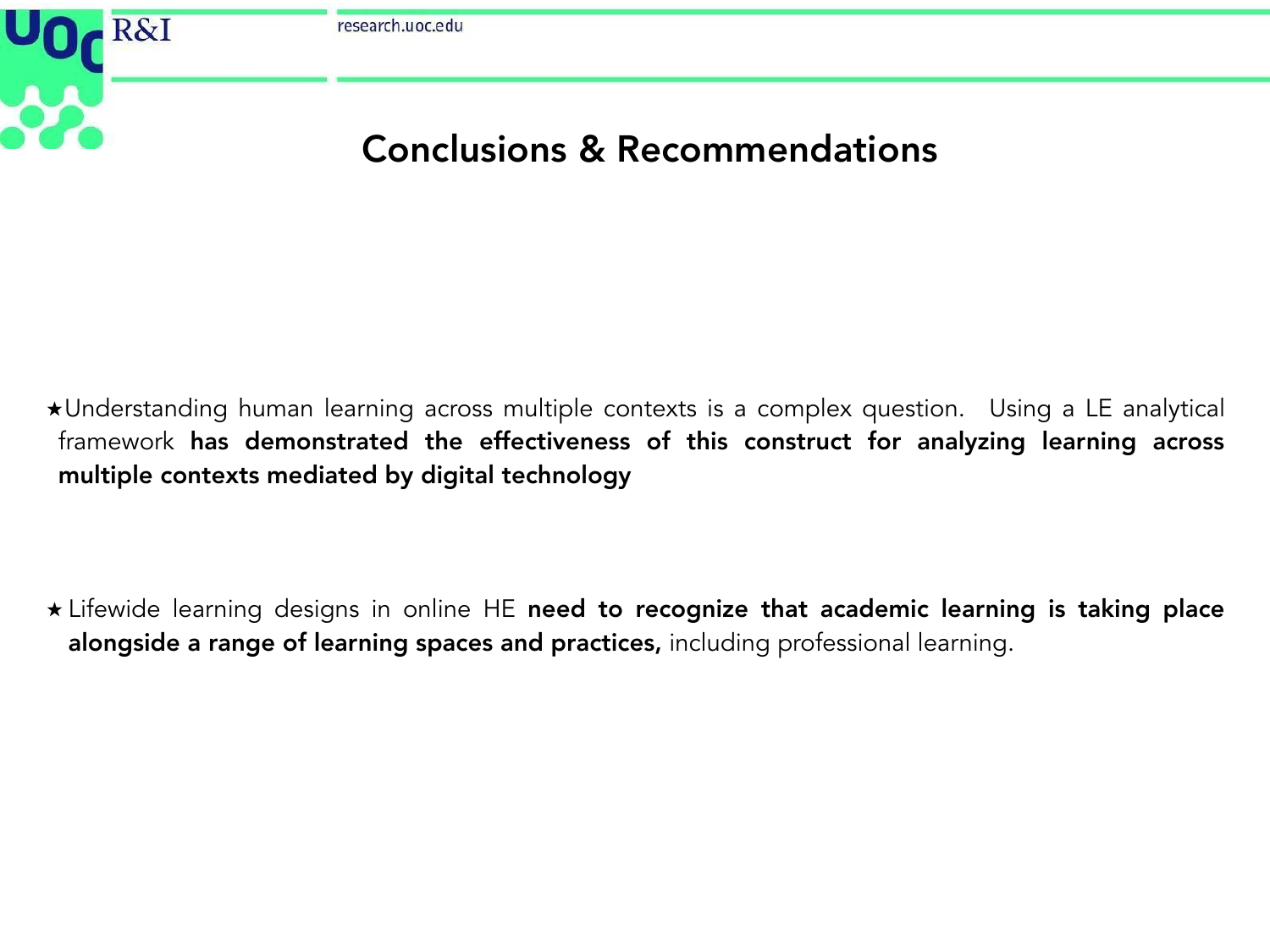

### In order to fully harness the potential of online education:

\* An essential approach could be through a connected curriculum framework (Fung, 2017), recognizing that online learners regularly blend formal and informal learning networks to support learning in online HE (Czerkawski, 2016) and in particular making explicit connections across subjects and out into the world, connecting academic learning with workplace learning, and connecting learners with each other, across program phases and cohorts and with alumni networks

**̣** Forms of boundary crossing, connected & lifewide learning should be encouraged and enabled through program development and curriculum design, including encouraging peer mentorship networks as a program strategy for supporting student development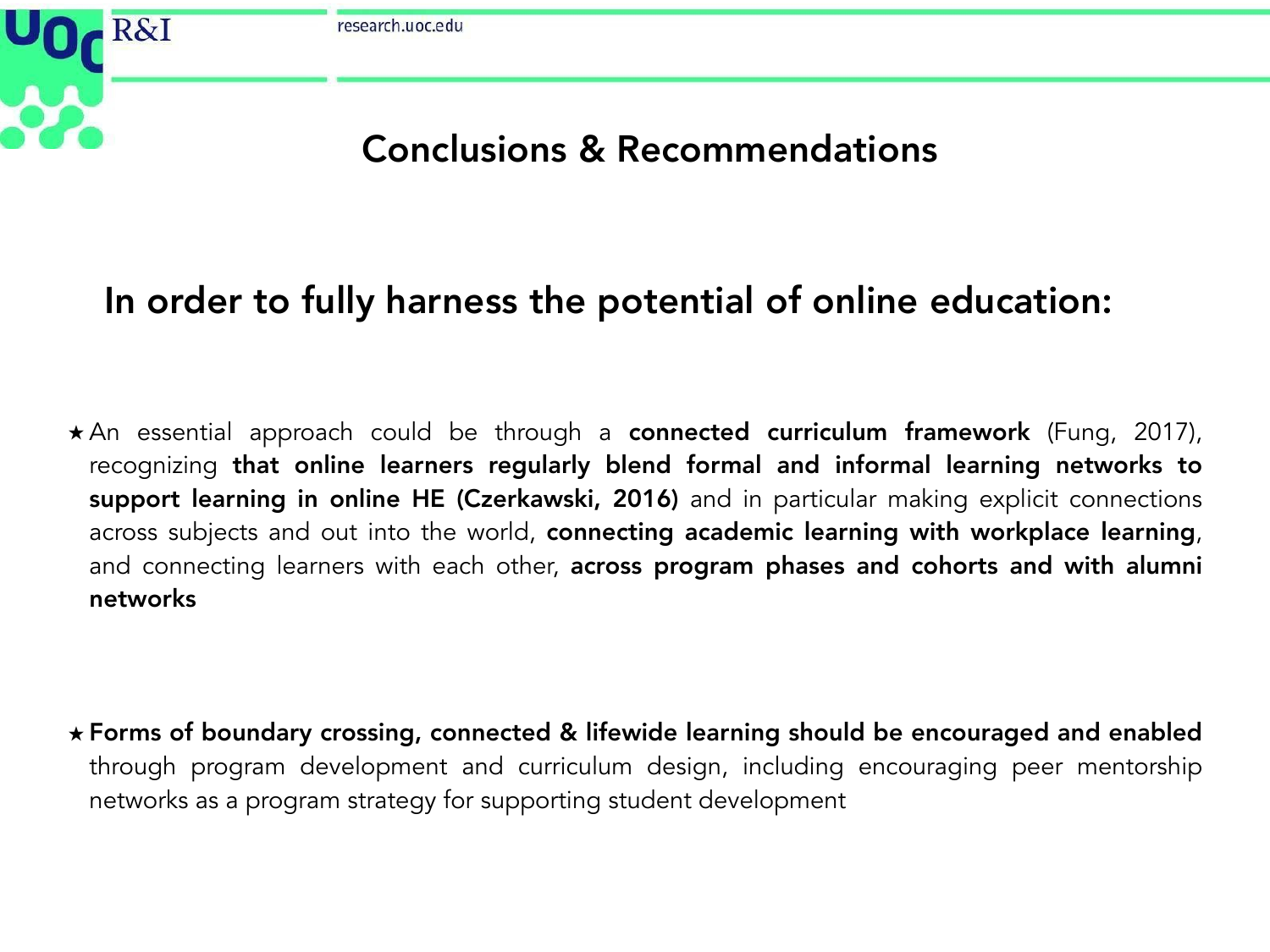research.uoc.edu

R&I

# Thank You For Your Attention

Mitchell Peters [mjosephp@uoc.edu](mailto:mjosephp@uoc.edu) Twitter: @MitchellPetersM